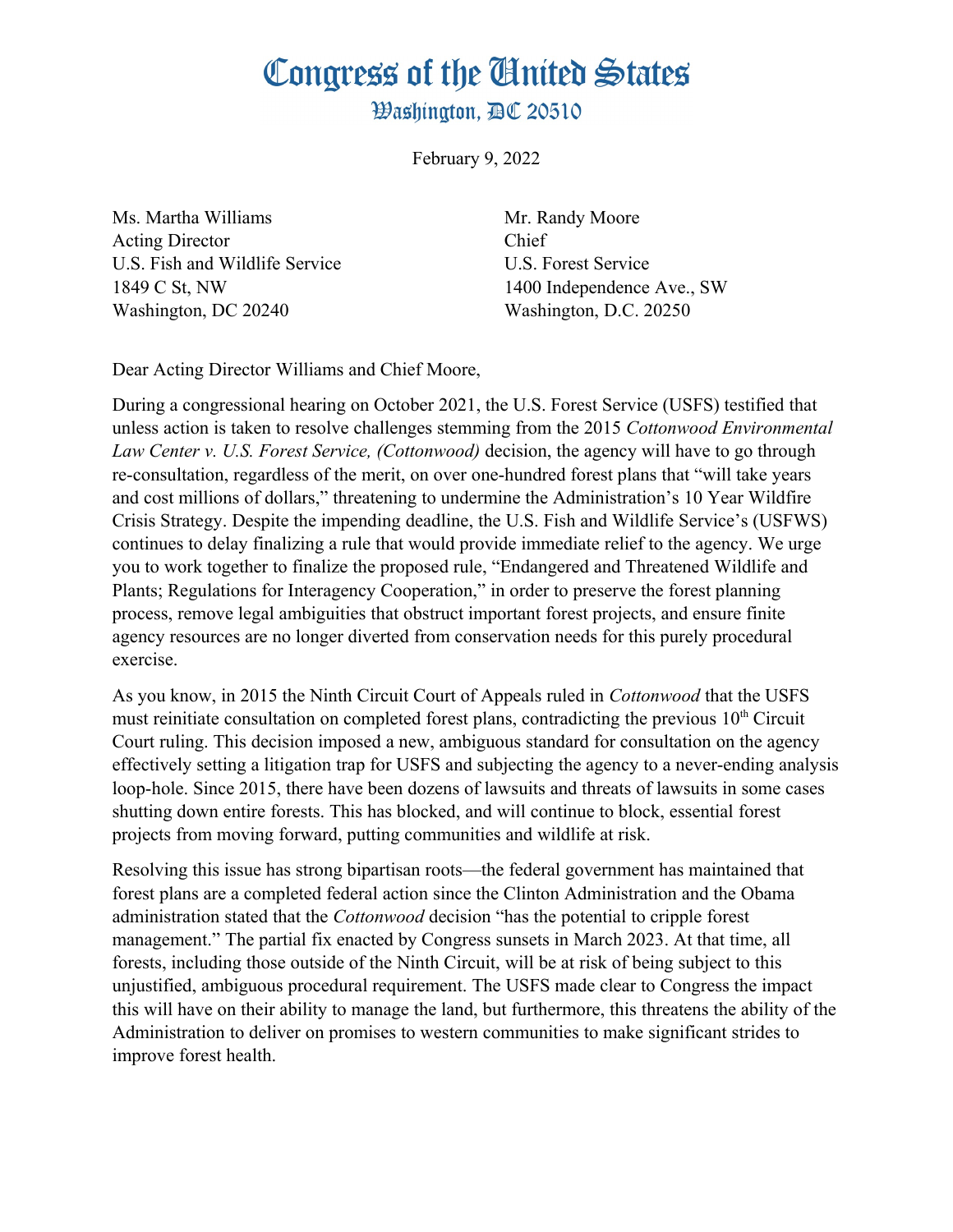While we strongly support finalizing the proposed rule as drafted, we understand this issue involves many equities and has a long legal history. For that reason we request that you work closely together to find an acceptable and lasting regulatory solution and stand ready to partner with your respective agencies on legislation to achieve this goal.

Sincerely,

Steve Daines United States Senator

John Barrasso, M.D. Ranking Member

In Boozman United States Senator

James E. Risch United States Senator

Matth M RS

Matthew Rosendale, Sr. Member of Congress

aug Westerman

Bruce Westerman Member of Congress

Doug LaMalfa Member of Congress

Dan Newhouse Member of Congress